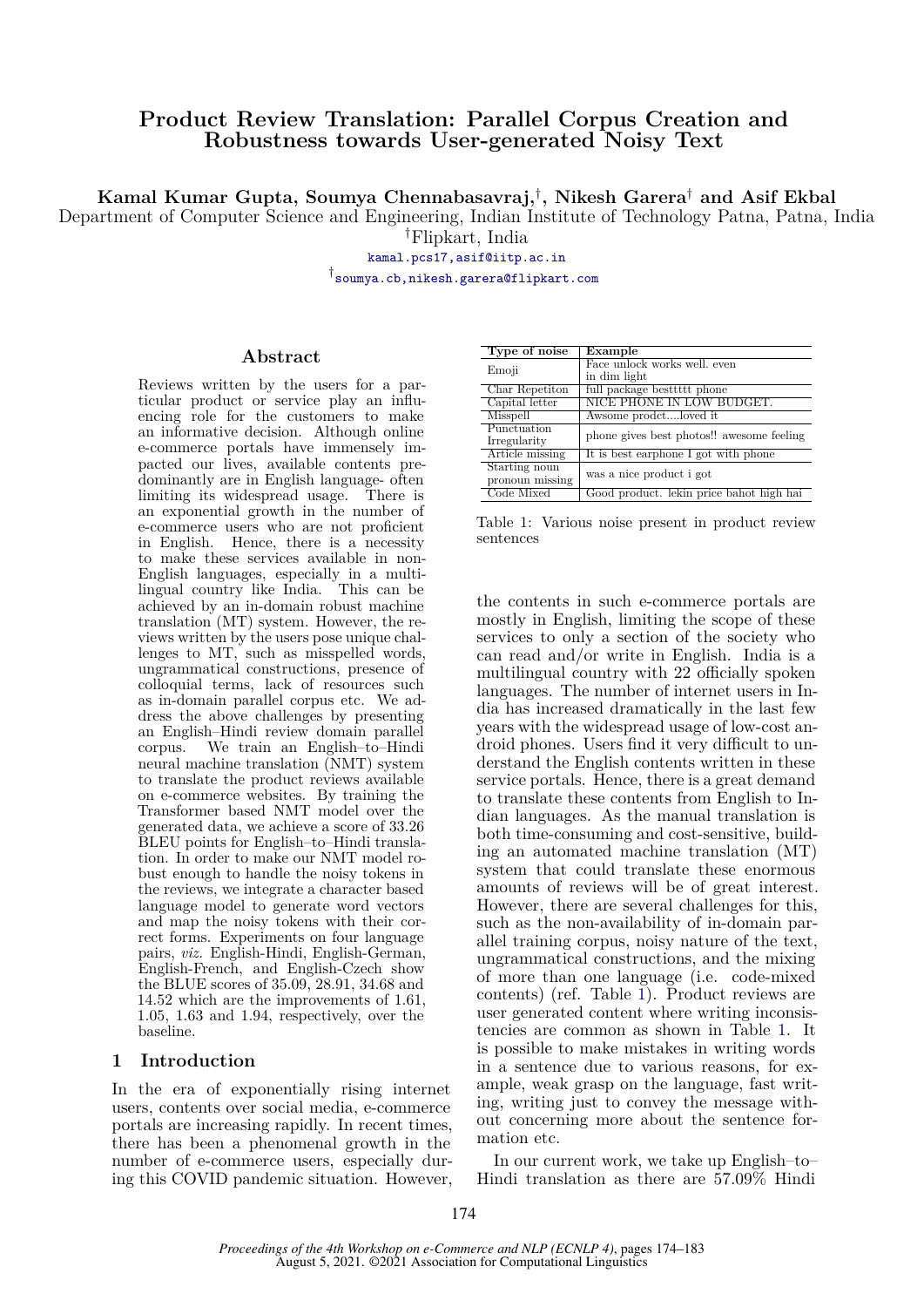<span id="page-1-3"></span>

| 1. Source | the perfomence of the phone is bad.            |
|-----------|------------------------------------------------|
| Reference | फोन की परफॉर्मेंस खराब है।                     |
|           | (phone of performance bad is.)                 |
|           | फोन का परप्घम खराब है।                         |
| Output    | (phone of perfume bad is.)                     |
| 2. Source | The content is a disgree to the page.          |
| Reference | Der Inhalt ist eine Schande für die Seite.     |
| Output    | Der Inhalt ist eine Abneigung gegen die Seite. |
| 3. Source | current procedure is more transpatent          |
| Reference | la procédure courante est plus transparente.   |
| Output    | la procédure courante est plus transcriptive.  |

Table 2: Sample outputs for **1** En*→*Hi, **2.** En*→*De and **3.** En*→*Fr translation in presence of noisy input tokens.

speakers in  $India<sup>1</sup>$  $India<sup>1</sup>$  $India<sup>1</sup>$ . These two languages are morphologically and syntactically distant to each other, posing challenges to build a robust NMT system. We crawl the English review sentences (electronic gadgets) from the ecommerce websites. After pre-processing (ref. Section [3.2\)](#page-2-0) and filtering (ref. Section [3.3](#page-2-1)), we translate the English sentences into Hindi language using our in-house English-Hindi trans-lation system<sup>[2](#page-1-1)</sup>. The generated Hindi output sentences are given to the professionals who are experts in Hindi and English languages. The language experts post-edit the Hindi output as per the guidelines (ref. Section [3.5](#page-3-0)) provided to them. In addition, we also crawl monolingual Hindi sentences (ref. Section [3.6\)](#page-3-1) from electronics gadgets' description web-sites. These sentences are back-translated<sup>[3](#page-1-2)</sup> ([Sennrich et al.](#page-8-0), [2016a\)](#page-8-0) using the Hindi-to-English translation model trained over the post-edited parallel corpus.

Neural machine translation (NMT) [\(Bah](#page-8-1)[danau et al.,](#page-8-1) [2015](#page-8-1); [Vaswani et al.,](#page-8-2) [2017](#page-8-2)) is the dominant translation technology nowadays, and adapting this to the noisy text is very crucial due to the phenomenal growth in social media. Since NMT models learn from a fixed number of source and target vocabulary during training, any noisy word during the inference becomes an out-of-vocabulary (OOV) token because it does not belong to the NMT model's training vocabulary. It is not possible to train an NMT model with all the noisy versions of a correct token. In this case, models treat noisy tokens as OOV tokens and either miss their translation in the output sentence or translate them incorrectly. Incorrect translation of noisy tokens affects the translation quality of the whole output sequence. It affects the translation output and degrades the output quality. For example, English-to-Hindi

(En–to–Hi) NMT model has one token *performance* as a part of its source vocabulary during training. As shown in example 1 in Table [2,](#page-1-3) a noisy version *performence* appears in the input sentence which is incorrectly translated as 'परզमू ' *perfume* instead of 'परफॉमӜस' *performance*. Similarly, in examples 2 and 3, we can see that *disgrce* and *transpatent* are the noisy tokens in the English to German (En–to–De) and English to French (En–to–Fr) models, respectively, and both of these noisy tokens are incorrectly translated by their respective translation models.

To handle the noisy tokens as source input, we integrate a similarity based token replacement model before word segmentation at inference time where the word vectors of noisy input tokens are matched with the correct and seen tokens in the source vocabulary, and replaced with the highest similar token. We use a character based language model to generate the word vectors and map the noisy and correct version of tokens in vector space. The generation of the word vectors depends on the characters present in that word.

The remainder of the paper is organized as follows. In Section [2](#page-1-4), we discuss the related work. Section [5](#page-4-0) presents the approaches of training the character language model, word vector generation model, and handling of noisy source input tokens at inference time. Section [6](#page-5-0) presents the details regarding the dataset used and the experimental setup. Results and analysis of our approach are discussed in Section [7.](#page-6-0) Finally, Section [8](#page-7-0) concludes the work with future research directions.

# <span id="page-1-4"></span>**2 Related Work**

Machine translation with noisy text is, itself, a very challenging task. Noisy tokens (misspelled words) pose great challenges to develop the Neural Machine Translation (NMT) models (c.f. Table [2\)](#page-1-3) [\(Michel and Neubig](#page-8-3), [2018](#page-8-3)). In the literature, there are a few existing works that focus on handling the noisy text by increasing the robustness of the translation model. An MTNT (machine translation of noisy text) test-bed was introduced in [\(Michel and Neubig](#page-8-3), [2018](#page-8-3)) that discussed the challenges of noisy contents. It has been also observed that even small noise in the input sentence can degrade the translation quality of the NMT model significantly ([Belinkov and](#page-8-4) [Bisk](#page-8-4), [2018;](#page-8-4) [Karpukhin et al.,](#page-8-5) [2019\)](#page-8-5). To improve the robustness of the translation model, they introduced synthetic errors like character swapping, replacement and drop in the corpus. Synthetic noise using back-translated corpus was also inserted in the original corpus to introduce the NMT model with noise at train-

<span id="page-1-0"></span> $1$ https://en.wikipedia.org/wiki/List of languages \_by\_number\_of\_native\_speakers\_in\_India

<span id="page-1-2"></span><span id="page-1-1"></span> $2$ This system has BLEU of 55.67 for judicial domain <sup>3</sup>Translating monolingual target data using target*→*source NMT model.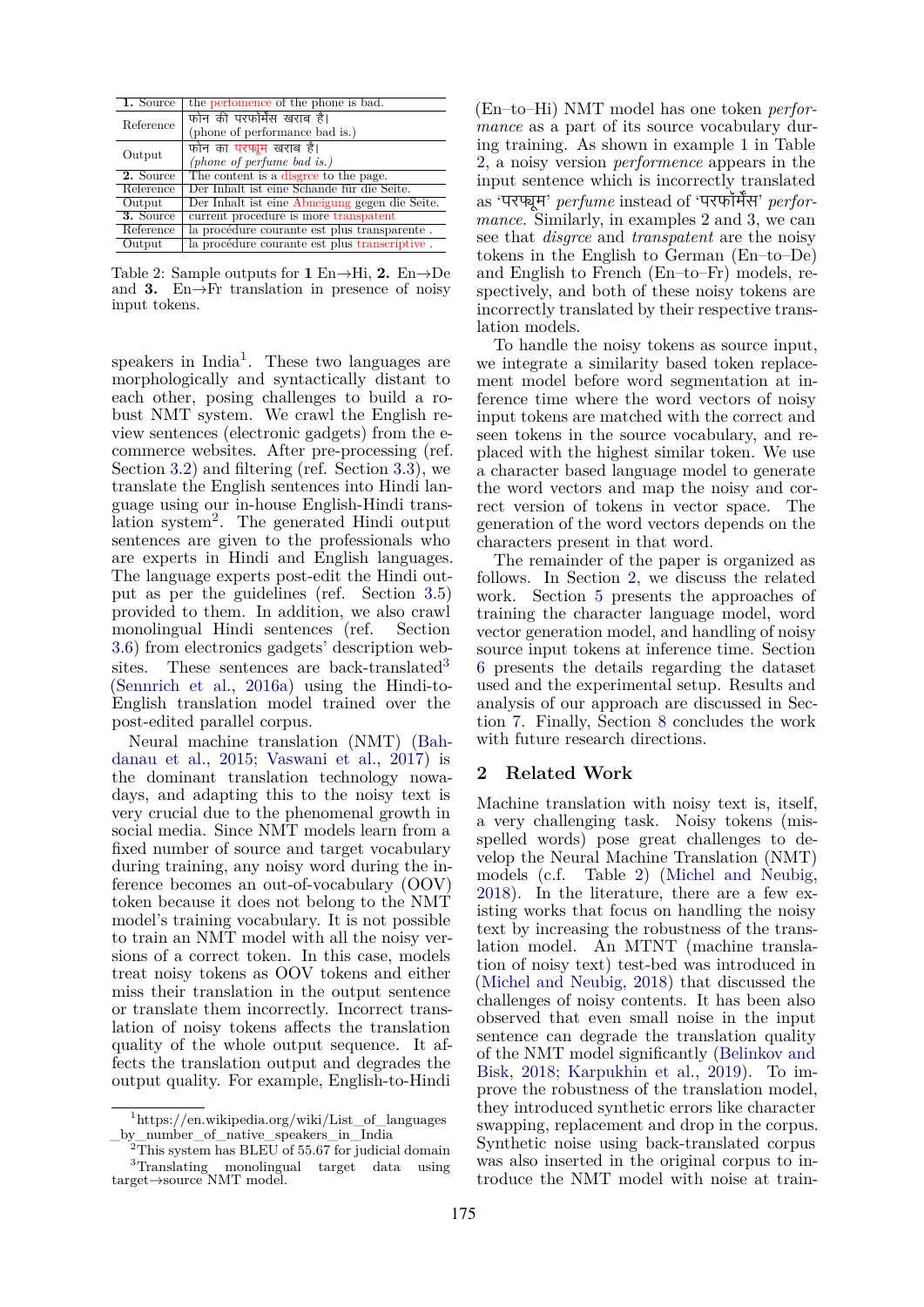<span id="page-2-7"></span>

|     | <b>English Sentence</b>                           | Hindi Sentence                                                    |
|-----|---------------------------------------------------|-------------------------------------------------------------------|
| Sr. | (crawled)                                         | (corrected)                                                       |
| 1.  | rounded corners make griping the phone very well. | राउंडेड कोर्नर फोन को बहुत ही अच्छी पकड़ देते हैं ।               |
|     |                                                   | (raunded kornar phon ko bahut hee achchhee pakad dete hain)       |
|     | one of the best phone ever at this price.         | इस कीमत में अब तक के सबसे अच्छे फोन में से एक ।                   |
|     |                                                   | (is keemat mein ab tak ke sabase achchhe phon mein se ek.)        |
| 3.  | but this is Apple and Apple is like that only     | लेकिन यह ऐप्पल है और ऐप्पल ऐसा ही होता है                         |
|     |                                                   | (lekin yah aippal hai aur aippal aisa hee hota hai)               |
|     | At first I want to say Thank u flipkart.          | सबसे पहले मैं थैंक यू फ्लिपकार्ट कहना चाहता हूं।                  |
| 4.  |                                                   | (sabase pahale main thaink yoo phlipakaart kahana chaahata hoon.) |
| 5.  | Rear camera image quality is very good.           | रियर कैमरा इमेज क्वालिटी बहूत अच्छी है।                           |
|     |                                                   | (riyar kaimara imej kvaalitee bahut achchhee hai)                 |

Table 3: Samples from the generated English-Hindi parallel corpus

ing time ([Vaibhav et al.,](#page-8-6) [2019](#page-8-6); [Anastasopoulos](#page-7-1) [et al.](#page-7-1), [2019\)](#page-7-1).

Since it is difficult for the NMT model to see all the noisy variants of a correct token at training time, the model hence treats the noisy tokens as the unseen tokens. Word segmentation is a popular method that deals with the unseen tokens. Byte-pair-encoding (BPE) ([Sennrich et al.,](#page-8-7) [2016b\)](#page-8-7) segments the words based on the rare character combinations. In BPE, a word is converted into the subword units based on the fixed learned list of less frequent character combinations. Subword regularization (SR) ([Kudo](#page-8-8), [2018\)](#page-8-8) was introduced as a more diverse word segmentation method which segments the words based on a unigram language model. For these segmentation models, it is difficult to capture all the noisy versions at training time. So before segmentation, we use a character based language model that maps the noisy and correct versions of tokens together in a vector space as shown in Figure [1](#page-4-1). It helps to replace the noisy token with its correct form before inference.

There has not been any significant attempt to translate the product reviews, *except* the one proposed in ([Berard et al.,](#page-8-9) [2019](#page-8-9)) that addressed the translation of English to French. In contrast, we develop product review translation system for English-Hindi. English and Hindi are morphologically and syntactically distant languages, which pose more challenges for machine translation. Further, Hindi is a resource-poor language for which we do not have sufficient resources and tools, even for the generic domain.

# **3 Parallel Corpus Creation**

# <span id="page-2-5"></span>**3.1 Crawling reviews and challenges in pre-processing**

We crawl English product reviews from the ecommerce portal, Flipkart. Product reviews are user generated contents and contain various noises (inconsistencies) as shown in Table [1](#page-0-0).

# <span id="page-2-0"></span>**3.2 Pre-processing**

We remove the emojis from the English sentence by providing their unicode range using regular expressions. Any character having repetition of more than 2 times is trimmed and then checked for its compatible correct word using spell-checker<sup>[4](#page-2-2)</sup>, and a list provided by Facebook<sup>[5](#page-2-3)</sup> ([Edizel et al.,](#page-8-10) [2019](#page-8-10)). Writing the complete sentence in upper case is also very common in user generated content (i.e. *NICE PHONE IN LOW BUDGET*). Normalization is done to convert all such instances into the lower case. Since we focus on the product reviews data, we make the first character of brand's name<sup>[6](#page-2-4)</sup> (Google, Moto, Nokia etc.) as capital. After the pre-processing steps as mentioned above (emoji removal, character repetition, casing etc.), we found that approximately 62.3% sentences from the total crawled sentences are corrected.

## <span id="page-2-1"></span>**3.3 Filtering Standard vs. Non-standard Sentences**

We prepare the translation model to deal with the noises as mentioned in Section [3.1](#page-2-5). Some sentences in reviews are written in Roman script<sup>[7](#page-2-6)</sup>. We consider these sentences as nonstandard sentences. Before generating the target counterpart of the source sentences, we filter out the non-standard sentences using an autoencoder based NMT model. We use Sockeye toolkit ([Hieber et al.](#page-8-11), [2018\)](#page-8-11) to train our model, and the hyperparameters used are mentioned in Section [6.2.](#page-6-1) Steps involved in the filtering process are as follows:

• Apply 30,000 BPE merge operations using subword technique([Sennrich et al.](#page-8-7), [2016b\)](#page-8-7) over 21.2 million English monolingual data ([Bojar et al.](#page-8-12), [2014\)](#page-8-12).

<span id="page-2-3"></span><span id="page-2-2"></span><sup>4</sup> <https://pypi.org/project/pyspellchecker/> 5 [https://github.com/facebookresearch/moe/](https://github.com/facebookresearch/moe/tree\/master/data) [tree\/master/data](https://github.com/facebookresearch/moe/tree\/master/data)

<span id="page-2-4"></span> $6$ https://en.wikipedia.org/wiki/List\_of\_mobile\_ phone brands by country

<span id="page-2-6"></span><sup>7</sup>We do not focus on the sentences written in the Roman script (Hindi words written in Roman script (English letters)).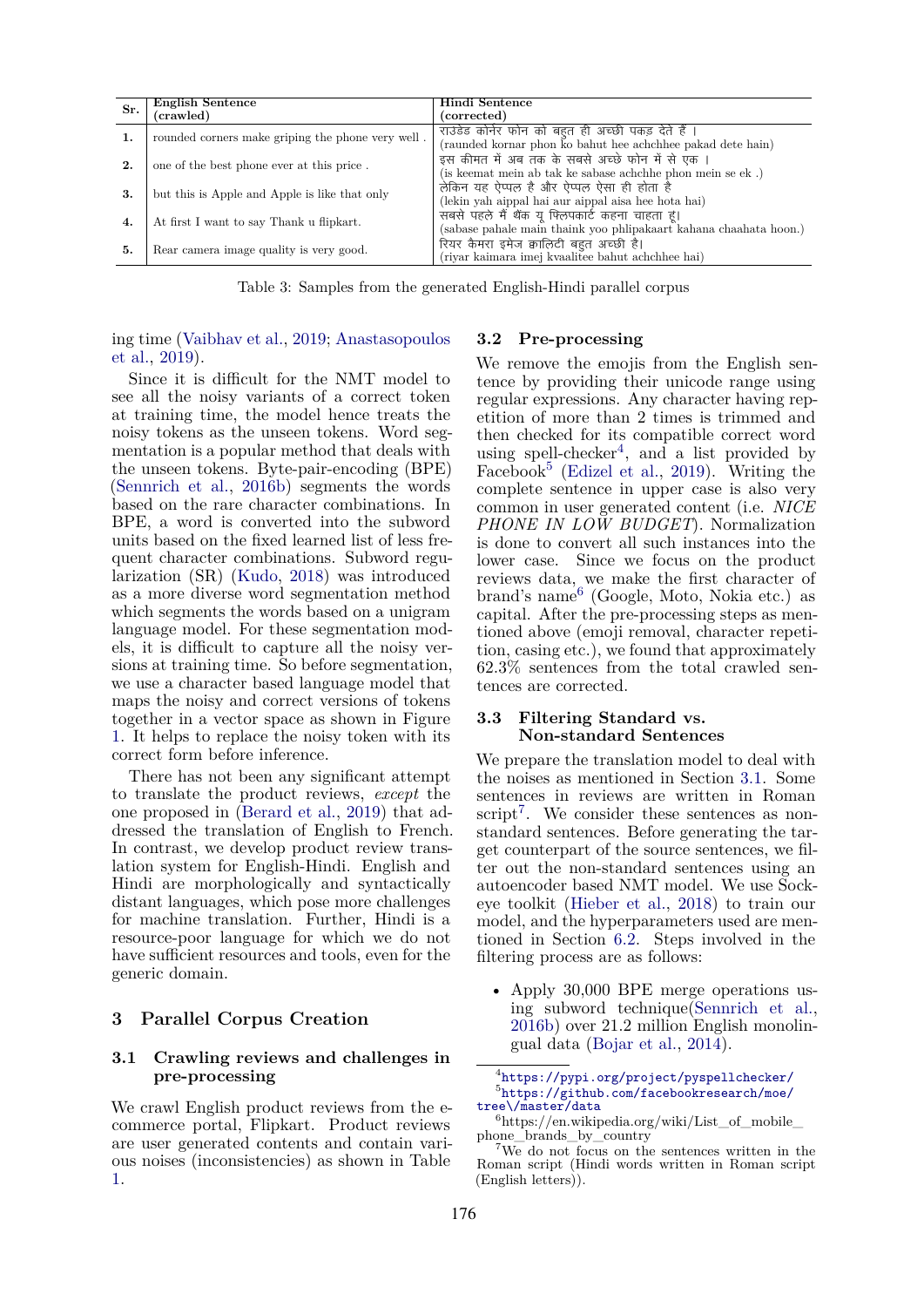<span id="page-3-4"></span>

| System    | Parallel samples BLEU |       | $\rm{TER}$ |
|-----------|-----------------------|-------|------------|
| Base      | 13,000                | 33.26 | 46.49      |
| $Base+BT$ | 48,000                | 37.79 | 41.35      |

Table 4: BLEU and TER scores for English–to– Hindi NMT system over review domain corpus

- Train an English–to–English system. Here, the source and target are identical.
- After training, infer the English sentence from the crawled product reviews and generate an English hypothesis.
- Calculate the similarity between the input sentence and the inferred hypothesis using BLEU score.
- If BLEU  $<$  40 then the sentence will be filtered out. We consider 40 BLEU point as a threshold because BLEU in the range 30-40 is considered as "understandable to good translations"[8](#page-3-2) .

The objective of training the autoencoder is to generate an output sequence very similar to the input sequence. Model would not be able to regenerate a source input properly if it is not trained on the similar kind of samples.

On an average from the total crawled reviews, 15 to 20 % reviews were filtered out as the non-standard sentences which were dropped and not considered further. After this filtering, there were still some sentences left, having grammar and spelling inconsistencies. These sentences have been considered as noisy sentences. Noise handling techniques as discussed in Section [5](#page-4-0) are used to train the model to translate the noisy sentences.

# <span id="page-3-5"></span>**3.4 Gold Corpus Creation by Human Post-editing**

After pre-processing and filtering, we obtain 16,138 standard English sentences. Instead of translating sentences from scratch, we use an in-house English-Hindi machine translation system developed for the judicial domain. The model is trained for English-Hindi translation using judicial data (English-Hindi), and additional English-Hindi corpus [\(Kunchukut-](#page-8-13) $\tan$  et al.,  $2018)^9$  $2018)^9$  $2018)^9$ . The sentences generated from this automatic translation are postedited by human experts. The experts are post-graduates in linguistics and have good command in Hindi and English both. The experts read the English sentences and its Hindi translation. They were instructed to make the correction in the sentences, if required. Some

guidelines for making the corrections in the data are mentioned in Section [3.5.](#page-3-0) The human corrected parallel corpus is divided into training, development and test set consisting of 13000, 599 and 2,539 parallel sentences, respectively. Vocabulary size of English and Hindi training data is 9,331 and 8,367 tokens respectively. We also crawl Hindi sentences and back-translate them into English. In Table [4](#page-3-4), 'Base+BT' shows the size of those samples. Section [3.6](#page-3-1) describes the generation process of that synthetic (back-translated) data.

# <span id="page-3-0"></span>**3.5 Guidelines for the Gold Corpus Creation**

Guidelines for making the corrections (ref. Section [3.4](#page-3-5)) to generate the review domain parallel corpus are as follows:

- Source and target sentence should carry the same semantic structure.
- Product name should be transliterated.
- User friendly vocabulary selection at Hindi (target) side. Too many complicated Hindi words which are not in much use should be avoided. Transliteration of an English word can also be used in the Hindi side because in India, people generally use Hinglish (mix of Hindi and English words) vocabulary, e.g. 'time', 'face recognition', 'premium' etc.
- If hyphen, slash, dot etc. symbols occur in the source side then the same pattern should be preserved at the translated side too.
- Literal translation can be avoided sometimes. For example, adjectives and nouns like terrible, great etc. which carry extreme intensity should be translated into understandable simple words as घटिया (ghatiya), शानदार (shaanadaar) respectively which preserve the sense and intensity.

A few samples from the generated parallel English-Hindi corpus are shown in Table [3](#page-2-7).

# <span id="page-3-1"></span>**3.6 Crawling Hindi Reviews and Back-translating into English**

We crawl 35,000 monolingual Hindi sentences from the various websites $^{101112}$  $^{101112}$  $^{101112}$  $^{101112}$  $^{101112}$  which provide Hindi descriptions of electronic gadgets. Since these are commercial websites, we randomly gave 3,000 sentences out of all the

<span id="page-3-2"></span><sup>8</sup> [https://cloud.google.com/translate/automl/](https://cloud.google.com/translate/automl/docs/evaluate) [docs/evaluate](https://cloud.google.com/translate/automl/docs/evaluate)

<span id="page-3-3"></span><sup>&</sup>lt;sup>9</sup>It achieves a 55.67 BLEU (En-to-Hi) on our inhouse judicial domain test set

<span id="page-3-6"></span><sup>10</sup><https://www.digit.in/hi/reviews/>

<span id="page-3-7"></span><sup>11</sup><https://hindi.gadgets360.com/reviews>

<span id="page-3-8"></span><sup>12</sup><https://www.91mobiles.com/hi/tech/>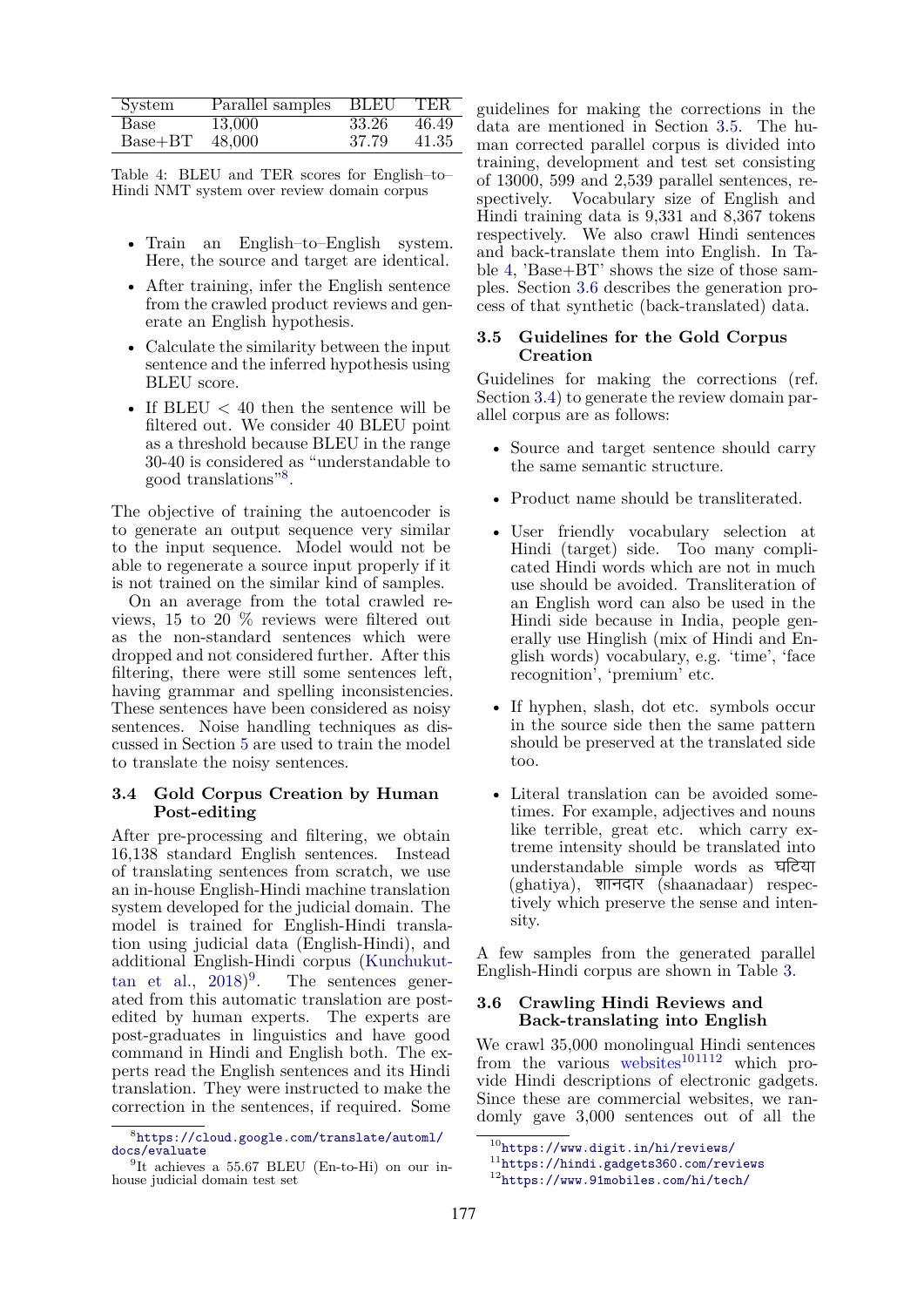<span id="page-4-1"></span>

Figure 1: Mapping the noisy and correct forms of tokens close to each other in a vector space

crawled Hindi sentences as a sample to our language experts to read, and they found them to be in-domain, relevant, correct in the sense of syntax and semantics, and hence useful for our use-case. We build a Hindi– to–English NMT model to back-translate the crawled Hindi sentences. We use IIT Bombay Hindi-English general domain parallel corpus ([Kunchukuttan et al.](#page-8-13), [2018](#page-8-13)) to train a Hindi– to–English NMT model, and then fine-tune it over the human corrected review domain parallel corpus. The fine-tuned Hindi–to– English NMT model is used to back-translate the crawled 35,000 monolingual Hindi sentences into English. This back-translated (BT) English-Hindi synthetic parallel corpus is augmented with the original 13,000 parallel sentences. Table [4](#page-3-4) gives the statistics about the dataset. A new system Base+BT model from English–to–Hindi is trained using the human corrected+back-translated corpus. We will make the human corrected and backtranslated parallel corpus available on request for the research purpose  $^{13}$  $^{13}$  $^{13}$ .

# **4 Training NMT over Human Corrected Corpus**

We train an English–to–Hindi baseline model using the human corrected corpus as mentioned in Table [4](#page-3-4). We use the Sockeye framework [\(Hieber et al.](#page-8-11), [2018](#page-8-11)) for training the Transformer neural network based NMT. We splitted the words into subwords [\(Sennrich](#page-8-7) [et al.](#page-8-7), [2016b](#page-8-7)) using BPE technique. We perform 4,000 BPE merge operations. Our model contains 6-6 encoder-decoder layers, 512 hidden size and word embedding size, learning rate as 0.0002 and min batch size as 3800 tokens. We used early stopping over the validation set.

After training over the human corrected cor-

<span id="page-4-3"></span>

Figure 2: Token correction at inference time using character sequence based word embedding. *to-* $\ker C$  and  $\operatorname{tokenN}$  are the correct and noisy tokens respectively paired together for training. *0* and *1* denotes the similar and non-similar token pairs respectively.

pus, we perform testing over the review domain test set and achieves 33.26 BLEU points and name it as 'Base'- the baseline model. In addition to it, we also add the back-translated synthetic corpus into human corrected corpus, and train the NMT model over it. We call it as the 'Base+BT' model that yields 37.79 BLEU points.

# <span id="page-4-0"></span>**5 Handling Noisy Tokens**

In this section, we describe the methodology used in our work. Figure [2](#page-4-3) presents the overall process of our proposed method. It consists of various steps like character language model (LM) training, word vector (embedding) generation, and finally noisy token replacement at inference time. Section [5.1](#page-4-4) and Section [5.2](#page-5-1) describe the steps in details.

# <span id="page-4-4"></span>**5.1 Training Character LM and Word Vector Generation**

A word consists of a sequence of characters. Each character is represented as a one-hot vector and a sequence of such vectors is passed through two different Long Short Term Memory (LSTM) [\(Hochreiter and Schmidhuber](#page-8-14), [1997](#page-8-14)) layers. It generates the embedding vector of that particular word. As a training model, chars2vec<sup>[14](#page-4-5)</sup> is utilized for embedding generation and character sequence learning. To be more specific, we deal with a neural network taking two sequences of one-hot vectors representing two different words as an input, creating their embeddings with one chars2vec model, calculating the norm of the difference between these embedding vectors and feeding it into the last layer of the network with the sigmoid activation function. The output of the neural network is a number that ranges

<span id="page-4-2"></span> $^{13}$  [https://www.iitp.ac.in/~ai-nlp-ml/](https://www.iitp.ac.in/~ai-nlp-ml/resources/data/review-corpus.zip) [resources/data/review-corpus.zip](https://www.iitp.ac.in/~ai-nlp-ml/resources/data/review-corpus.zip)

<span id="page-4-5"></span><sup>14</sup>[https://github.com/](https://github.com/IntuitionEngineeringTeam/chars2vec)

[IntuitionEngineeringTeam/chars2vec](https://github.com/IntuitionEngineeringTeam/chars2vec)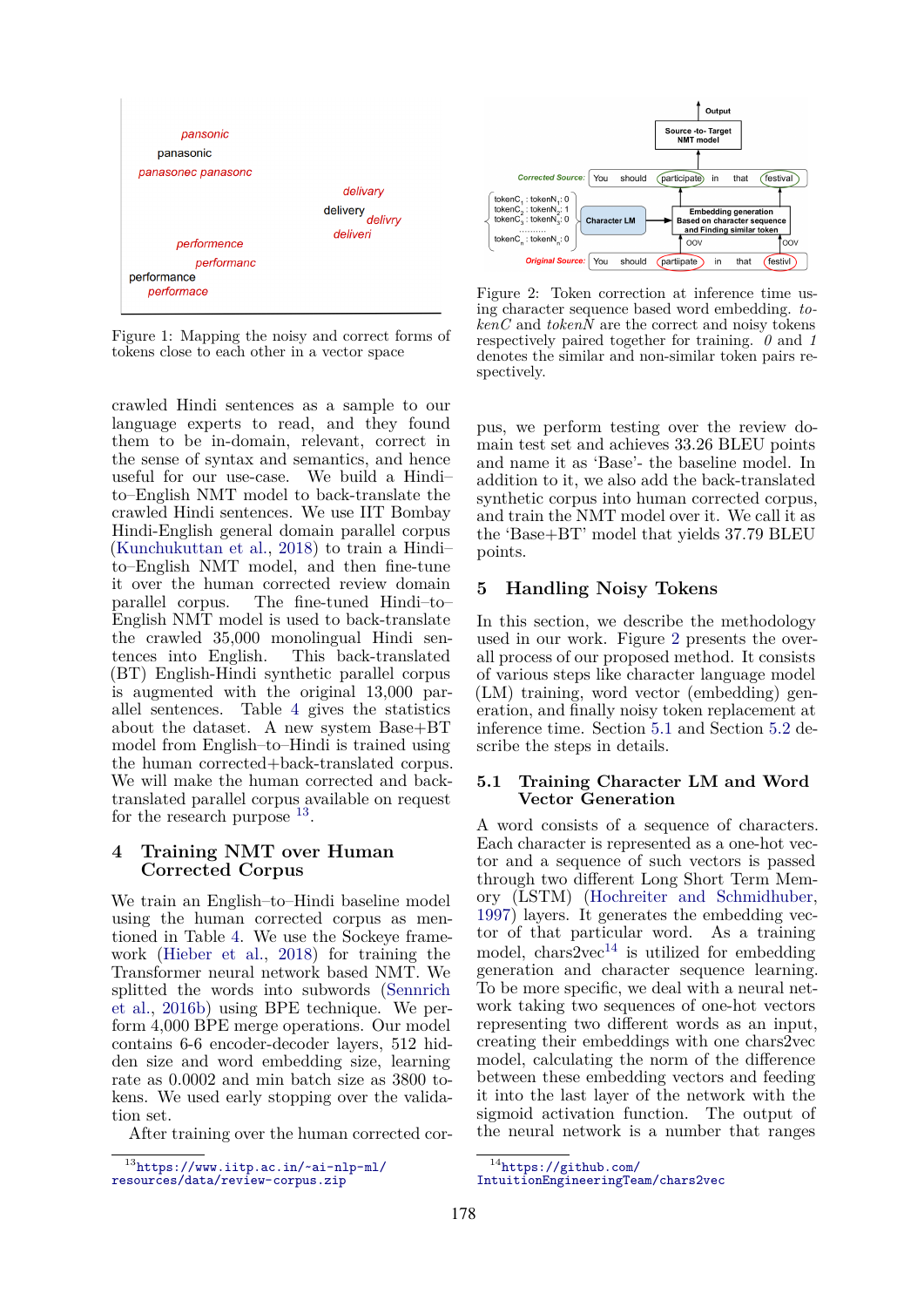<span id="page-5-2"></span>

Figure 3: Training the character based language model

from 0 to 1 because of the sigmoid as an output function. The network is trained to capture the similarity between the noisy and its non-noisy version. For similar word pairs, i.e. for noisy and its equivalent version, we use *0* as a class label. On the other hand, we use *1* to denote the non-similar word pairs. For example, *panasonic* and *pansonic* are similar pairs while *panasonic* and *panorama* are nonsimilar. As shown in Figure [3](#page-5-2), we are trying to reduce the distance of two embeddings *Emb1* and *Emb2* of two similar tokens so that they can be mapped as close as possible in vector space. This is why the label of similar pairs is  $\theta$  and the training objective is to reduce the distance between *Emb1* and *Emb2* close to *0*.

As shown in the Figure [1,](#page-4-1) our objective is to map the correct and noisy versions of a token as close as possible in vector space. To train the character LM, we prepare the training data by creating noisy versions of tokens in the source vocabulary set *trainX*. The labelled training data can be generated by taking a multitude of words and then performing various changes (e.g. character drop and replacement) upon them to obtain the noisy versions of those words. These new noisy words, so produced by injecting character errors in one original word, would naturally be similar to this original word, and such pairs of words would have the label 0. As an example, two noisy versions *performnce* and *performence* are generated using character drop and character replacement, respectively, from the original source vocabulary word *performance*. So [(performance, performnce) : 0] and [(performance, performence) : 0] are two similar training pairs with label *0*. It is to be noted that on a source token we apply at most two character operations to generate the similar pairs. To generate non-similar pairs with label *1*, with token from the source vocabulary, we randomly pair the shuffled tokens, for example: [(performance, product) : 1] and [(performance, smartphone) : 1]. These training pairs are used to train and save the character LM model which learns the parameter in the process of mapping the similar word embeddings closer. Now this model is used to generate the vector representation of the source vocabulary tokens and tokens in the input sentence at in-

<span id="page-5-3"></span>

Figure 4: Flowchart of the noisy token replacement

ference time.

#### <span id="page-5-1"></span>**5.2 Noisy Token Replacement**

As discussed in Section [5.1,](#page-4-4) a trained model is saved which is used to generate the vector representation (embedding) of each word in the training source vocabulary. The vector representation is generated based on the characters in those words. Let us have a vector space *S* which contains the vector representation *trainV<sup>i</sup>* of training source vocabulary token  $trainX_i$ . Here,  $trainV_i$  is generated using the trained chars2vec model based on the characters appearing in the token *trainX<sup>i</sup>* .

Now at the time of inference, each test input sentence *input<sup>i</sup>* consists of *len* tokens and *j = 1, ....., len*. Here, we assume that if a noisy token or say a noisy version of a word appears in the test input sentence then it will not be a part of the training source vocabulary *trainX*. As shown in Figure [4,](#page-5-3) for each token *inferXij* in the test input sentence *input<sup>i</sup>* , we find if  $\inf$ er $X_{ij}$  belongs to the source train vocabulary *trainX* then we keep that token as it is in source input sentence. If  $\inf$ *er* $X_{ij}$  does not belong to the source train vocabulary *trainX*, we find the most similar token from the vocabulary list *trainX* using the cosine similarity. Now  $\inf$ *er* $X_{ij}$  will be replaced with the most similar token from *trainX*. Finally, the corrected (replaced) source sequence segmented by the subword model will be fed to the NMT model for the translation.

# <span id="page-5-0"></span>**6 Dataset and Experimental Setup**

In this section, we present the details of the datasets used in our experiments and the various setups.

# **6.1 Dataset**

We perform experiments with four different translation directions which are English– to–Hindi (En–to–Hi), English-German (En– to–De), English–to–Czech (En–to–Cs) and English–to–French (En–to–Fr). Among these language pairs, English-Hindi is a low-resource and less-explored, and distant language pair.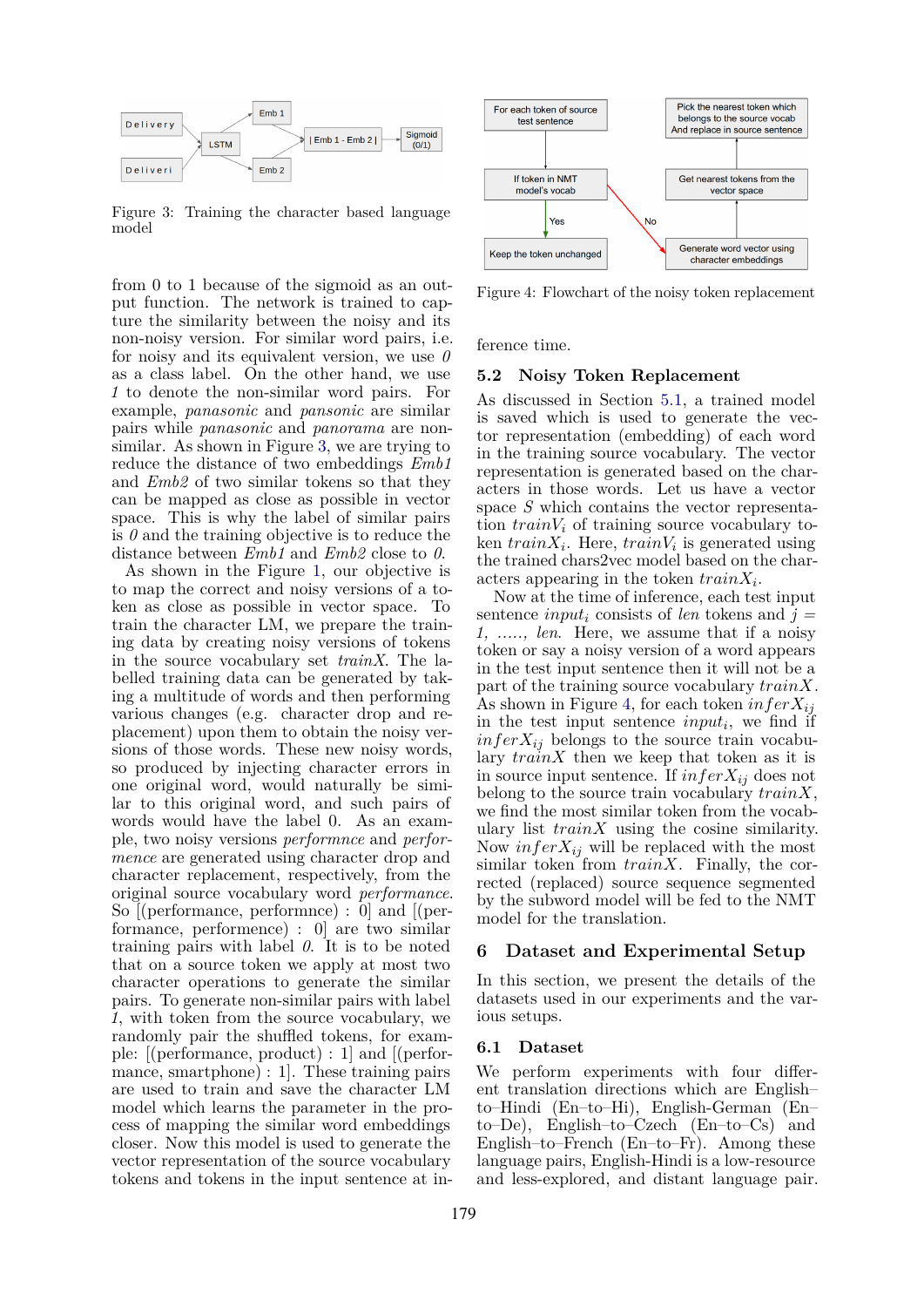<span id="page-6-6"></span>

|                          | Train     | Dev   | Test  |
|--------------------------|-----------|-------|-------|
| En-Hi (Reviews)          | 13,000    | 599   | 2,539 |
| En-Hi (WMT14)            | 1,561,840 | 520   | 2,507 |
| En-De (WMT14)            | 1,264,825 | 1,057 | 2,000 |
| $En\text{-}Cs$ (IWSLT17) | 105,924   | 483   | 1,080 |
| En-Fr (IWSLT17)          | 230,912   | 883   | 1,466 |
| En-Fr (MTNT18)           | 36,014    | 852   | 1,020 |

Table 5: Size of train, dev and test sets for different language pairs

For English–to–Hindi translation, we use the IIT Bombay English-Hindi parallel corpus<sup>[15](#page-6-2)</sup>. For English–to–Hindi, we also perform experiments over the generated review domain parallel corpus. For English–to–German, we use Europarl corpus from WMT  $2014^{16}$  $2014^{16}$  $2014^{16}$  [\(Bo](#page-8-12)[jar et al.,](#page-8-12) [2014](#page-8-12)). We use the IWSLT17 dataset for English–to–Czech and English–to– French<sup>[17](#page-6-4)</sup>. We also use the MTNT<sup>[18](#page-6-5)</sup> dataset for English–to–French translation. Table [5](#page-6-6) presents the statistics of training, development and test sets.

## <span id="page-6-1"></span>**6.2 Experimental Setup**

In order to build our machine translation sys-tems, we use the Sockeye<sup>[19](#page-6-7)</sup> ([Hieber et al.,](#page-8-11) [2018](#page-8-11)) toolkit. Our training set-up is described below. The tokens of training, evaluation and validation sets are segmented into the subword units using the BPE technique [\(Gage](#page-8-15), [1994](#page-8-15)) proposed by [\(Sennrich et al.](#page-8-7), [2016b\)](#page-8-7). We perform 20,000 join operations. We use 6 layers at encoder and decoder sides each, 8-head attention, hidden layer of size 512, embedding vector of size 512, learning rate of 0.0002, and the minimum batch size of 3800 tokens.

#### **6.3 Noise Injection in the Test Sets**

For the experiment, we introduce noise in the En-Hi, En-De, En-Fr and En-Cs test sets to make them noisy and suitable for testing the models' performance in the noisy environment. We introduce two kinds of noise in the source test sequence: **1.** character drop and **2.** character replacement. In character drop, we randomly drop any character from a source token and in character replacement, we replace the characters randomly with some other characters.

# <span id="page-6-0"></span>**7 Result and Analysis**

We evaluate the models using BLEU, and these results are shown in Table [6](#page-6-8). We

<span id="page-6-8"></span>

|                             | Proposed | <b>Synthetic Noise</b><br>(Vaibhav et al., 2019) | $_{\rm SR}$<br>(Kudo, 2018) | $_{\rm BPE}$<br>(Sennrich et al., 2016b) |
|-----------------------------|----------|--------------------------------------------------|-----------------------------|------------------------------------------|
| En-to-Hi<br>(Reviews)       | 35.09    | 34.27                                            | 33.48                       | 33.26                                    |
| En-to-Hi<br>newstest2014)   | 14.64    | 14.08                                            | 13.68                       | 13.35                                    |
| $En-to-De$<br>newstest2014) | 28.91    | 28.22                                            | 27.86                       | 27.84                                    |
| $En-to-Cs$<br>(IWSLT17)     | 14.52    | 13.65                                            | 12.58                       | 12.04                                    |
| $En-to-Fr$<br>(MINT18)      | 23.01    | 22.87                                            | 21.46                       | 20.83                                    |
| $En-to-Fr$<br>(IWSLT17)     | 34.68    | 33.62                                            | 33.05                       | 33.11                                    |

Table 6: Evaluation results of the proposed method in terms of BLEU score for different translation pairs. Here, **SR:** Subword regularization, **BPE:** Byte pair encoding

also perform experiments using the word segmentation approaches, viz. BPE ([Sennrich](#page-8-7) [et al.,](#page-8-7) [2016b\)](#page-8-7) and subword regularization [\(Kudo](#page-8-8), [2018\)](#page-8-8). For English–to–Hindi review domain translation, proposed method yields 35.09 BLEU points which significantly outperforms synthetic noise, SR and BPE with a difference of 0.82, 1.61 and 1.83 BLEU points, respectively. We also perform experiments for En–to–Hi translation using benchmark newstest2014 as the test set. We achieve 0.96 and 1.29 BLEU improvements over subword regularization (SR) ([Kudo,](#page-8-8) [2018\)](#page-8-8) and bytepair-encoding BPE [\(Sennrich et al.](#page-8-7), [2016b\)](#page-8-7), respectively. We also evaluate the performance for En–to–De translation and achieve 1.05 and 1.07 BLEU improvements over SR and BPE, respectively. For En–to–Cs, we use the IWSLT17 testset, and the evaluation yields 1.94 and 2.48 BLEU improvements over SR and BPE, respectively. For En–to–Fr, we evaluate over two datasets, IWSLT17 and MTNT18. The MTNT is a noisy testset for En-Fr translation. For the MTNT testset, our model yields 1.55 and 2.18 BLEU improvements over SR and BPE, respectively. For IWSLT testset, En–to–Fr translation using our approach achieves the 1.63 and 1.57 BLEU improvements over SR and BPE, respectively.

We also perform experiments by adding synthetic noise in the training corpus [\(Vaibhav](#page-8-6) [et al.](#page-8-6), [2019](#page-8-6)) which is a noise handling technique. For En–to–Hi, En–to–De, En–to–Fr and En–to–Cs, our proposed method achieves 0.96, 1.05, 1.63 and 1.94 BLEU improvement, respectively, over the synthetic noise model [\(Vaibhav et al.](#page-8-6), [2019](#page-8-6)). We perform statistical significance tests<sup>[20](#page-6-9)</sup> ([Koehn,](#page-8-16) [2004\)](#page-8-16), and found that the proposed model attains significant performance gain with 95% confidence level (with  $p=0.013$  which is  $< 0.05$ ). For En–to– Fr over MTNT18 testset, we achieve only 0.14 BLEU improvement over the synthetic noise model [\(Vaibhav et al.,](#page-8-6) [2019\)](#page-8-6) which is not a

<span id="page-6-3"></span><span id="page-6-2"></span><sup>15</sup>http://www.cfilt.iitb.ac.in/iitb\_parallel/

 $^{16}{\rm http://www.statmt.org/wiki/transition}$ task.html

<span id="page-6-4"></span><sup>17</sup><https://wit3.fbk.eu/>

<span id="page-6-5"></span><sup>18</sup><https://www.cs.cmu.edu/~pmichel1/mtnt/>

<span id="page-6-7"></span><sup>19</sup>https://github.com/awslabs/sockeye

<span id="page-6-9"></span> $^{20}$ [https://github.com/moses-smt/](https://github.com/moses-smt/mosesdecoder/blob/master/scripts\/analysis/bootstrap-hypothesis-difference-significance.pl)

[mosesdecoder/blob/master/scripts\/analysis/](https://github.com/moses-smt/mosesdecoder/blob/master/scripts\/analysis/bootstrap-hypothesis-difference-significance.pl)

[bootstrap-hypothesis-difference-significance.](https://github.com/moses-smt/mosesdecoder/blob/master/scripts\/analysis/bootstrap-hypothesis-difference-significance.pl) [pl](https://github.com/moses-smt/mosesdecoder/blob/master/scripts\/analysis/bootstrap-hypothesis-difference-significance.pl)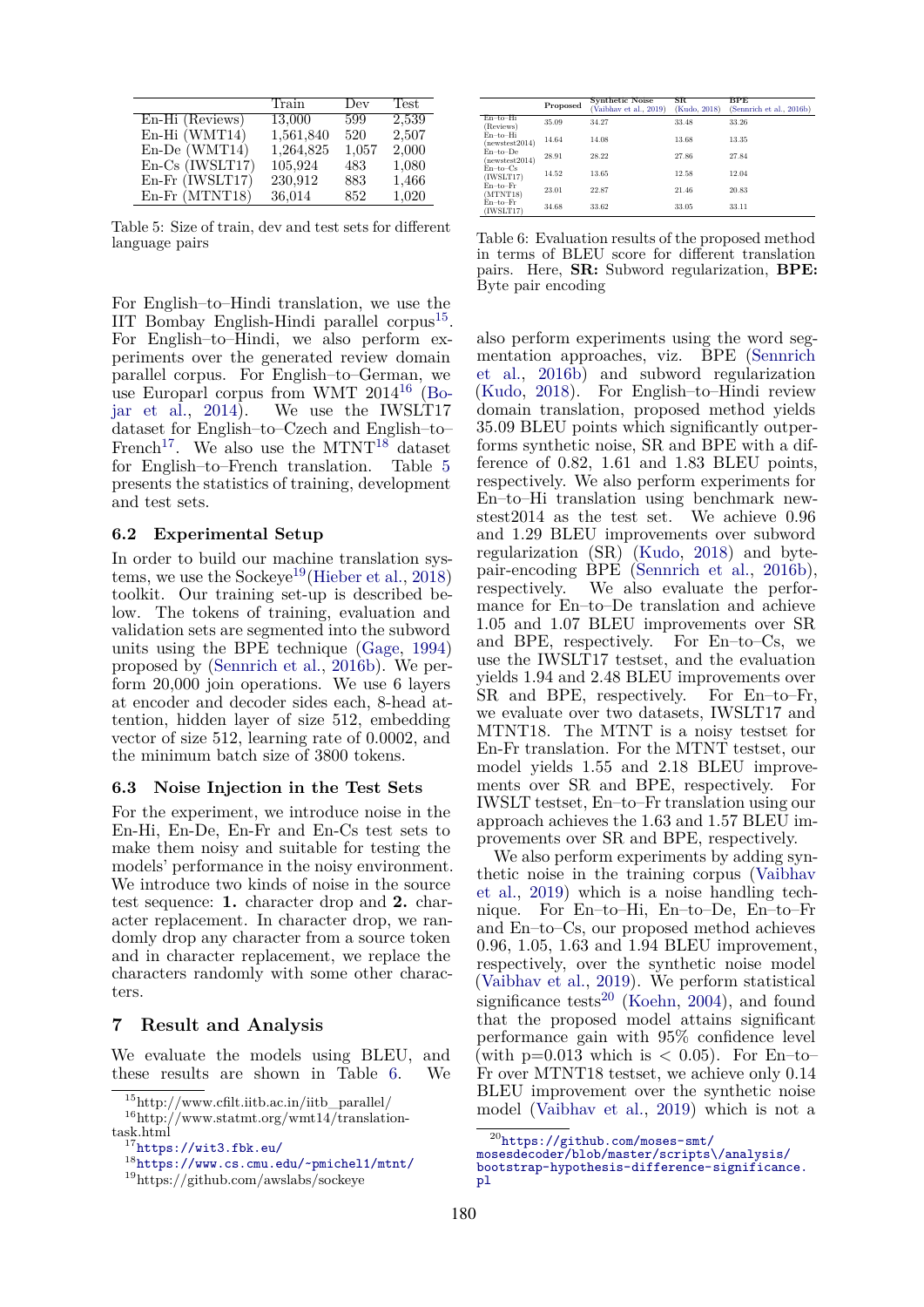<span id="page-7-2"></span>

| $En-to-Hi$ (newstest2014)   | 20%   | 25%            | 30%   | 40%   |
|-----------------------------|-------|----------------|-------|-------|
| Subword Regularization (SR) | 14.37 | 13.68          | 10.31 | 9.81  |
| Proposed                    | 14.84 | 14.54          | 12.86 | 11.27 |
| $En-to-De$ (newstest2014)   |       |                |       |       |
| Subword Regularization (SR) | 27.24 | $\sqrt{26.18}$ | 24.83 | 23.48 |
| Proposed                    | 28.53 | 27.34          | 26.08 | 25.22 |
| $En-to-Fr$ (IWSLT17)        |       |                |       |       |
| Subword Regularization (SR) | 33.14 | 32.26          | 29.24 | 28.37 |
| Proposed                    | 34.45 | 33.29          | 31.07 | 30.35 |

Table 7: Performance evaluation in terms of BLEU scores by increasing the % of noisy tokens

significant improvement.

# **7.1 Quantitative Analysis**

We evaluate the performance of our approach in the presence of varying amount of noisy tokens. We inject the noise (character drop and character replacement) in 20%, 25%, 30% and 40% tokens in source input sentences for En-Hi, En-De and En-Fr testsets. Table [7](#page-7-2) shows the change in the BLEU scores by increasing the count of noisy tokens. As we increase the number of noisy source tokens for three translation tasks, *viz.* En–to–Hi, En–to–De and En– to–Fr, we observe a decrease in BLEU score in both the models (proposed and SR). But our proposed method preserves the robustness significantly as compared to the SR model.

### **7.2 Human Evaluation**

We perform the qualitative analysis of outputs using human evaluation. We took 250 random samples from English-Hindi review test set. It is given to 3 language experts (postgraduate in linguistics and have experiences for the translation task) to rate the outputs on the basis of adequacy and fluency and assign the scores in the range of 0 to 4 *(0: incorrect, 1: almost incorrect, 2: moderately correct, 3: almost correct and 4: correct)*. Table [8](#page-7-3) shows the average ratings for the En-Hi translation.

We also calculate the inter-annotatoragreement scores (IAA) using Fleiss's Kappa. The scores for "En–to–Hi (proposed)" translation are found to be 87.2 and 86.8 for adequacy and fluency rating, respectively. The "En–to– $Hi(SR)$ " translation shows the scores of 89.5 and 84.0 for adequacy and fluency, respectively. We also present a few output samples and error analysis in the appendix **A**.

# <span id="page-7-0"></span>**8 Conclusion**

In this paper, we have developed a robust NMT model for product review translation that can handle noisy input text. Because of the absence of an in-domain parallel corpus, we introduce a parallel English-Hindi corpus for product review domain. We crawl the user reviews of electronic gadgets from e-commerce sites written into English language. These are

<span id="page-7-3"></span>

|                       | Adequacy   | Fluency    |
|-----------------------|------------|------------|
|                       | Range: 0-4 | Range: 0-4 |
| $En-to-Hi$ (Proposed) | 2.65       | 2.81       |
| $En-to-Hi(SR)$        | 2.47       | 2.68       |
| $En-to-Hi$ (BPE)      | 2.37       | 2.61       |

Table 8: Human evaluation for English–to–Hindi translation

pre-processed; passed through an in-house judicial domain NMT system; and a part of this dataset is post-edited by the language experts. It is also observed that product reviews which are user generated content contain noisy tokens which are a challenge to handle in any MT system. Due to the limitation of fixed vocabulary size at training time, it is not possible for the NMT models to see all the noisy variants of input tokens. We have integrated a token replacement approach during the inference time. We trained a character based language model which generates the vector representation of the tokens present in the source vocabulary based on the characters present in that word. The token replacement approach finds the most similar token from the source vocabulary for each noisy input token at inference time to replace it with the correct token.

We perform experiments over a variety of language pairs, such as En–to–Hi, En–to–De, En–to–Fr and En–to–Cs. and using the proposed approach, we achieve 35.09, 28.91, 34.68 and 14.52 BLEU points respectively. We also observe the behaviour of the proposed method by varying the  $\%$  (20, 25, 30 and 40\%) of noisy tokens at the input side. The proposed method significantly outperforms the baseline in the presence of different quantities of noisy tokens. Human evaluation shows that our model achieves good fluency and adequacy levels.

### **Acknowledgement**

Authors gratefully acknowledge the unrestricted research grant received from the Flipkart Internet Private Limited to carry out the research. Authors thank Muthusamy Chelliah for his continuous feedbacks and suggestions to improve the quality of work; and to Anubhav Tripathee for gold standard parallel corpus creation and translation quality evaluation.

# **References**

<span id="page-7-1"></span>Antonios Anastasopoulos, Alison Lui, Toan Q. Nguyen, and David Chiang. 2019. [Neural ma](https://doi.org/10.18653/v1/N19-1311)[chine translation of text from non-native speak](https://doi.org/10.18653/v1/N19-1311)[ers](https://doi.org/10.18653/v1/N19-1311). In *Proceedings of the 2019 Conference of the North American Chapter of the Association for*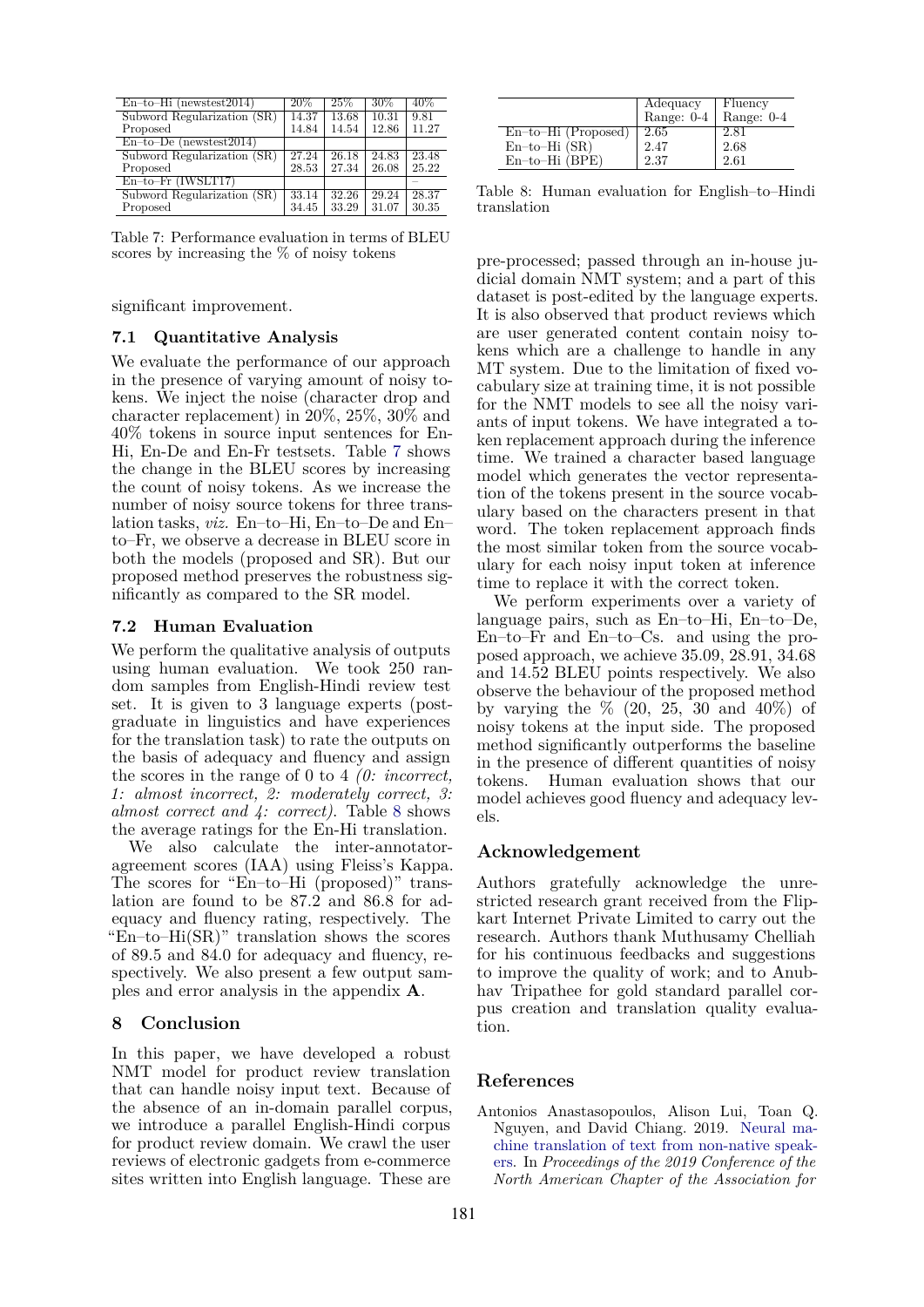*Computational Linguistics: Human Language Technologies, Volume 1 (Long and Short Papers)*, pages 3070–3080, Minneapolis, Minnesota. Association for Computational Linguistics.

- <span id="page-8-1"></span>Dzmitry Bahdanau, Kyunghyun Cho, and Yoshua Bengio. 2015. Neural Machine Translation by Jointly Learning to Align and Translate. In *Proceedings of the 3rd International Conference on Learning Representation (ICLR 2015)*.
- <span id="page-8-4"></span>Yonatan Belinkov and Yonatan Bisk. 2018. [Syn](https://openreview.net/forum?id=BJ8vJebC-)[thetic and natural noise both break neural ma](https://openreview.net/forum?id=BJ8vJebC-)[chine translation.](https://openreview.net/forum?id=BJ8vJebC-) In *International Conference on Learning Representations*.
- <span id="page-8-9"></span>Alexandre Berard, Ioan Calapodescu, Marc Dymetman, Claude Roux, Jean-Luc Meunier, and Vassilina Nikoulina. 2019. [Machine trans](https://doi.org/10.18653/v1/D19-5617)[lation of restaurant reviews: New corpus for do](https://doi.org/10.18653/v1/D19-5617)[main adaptation and robustness.](https://doi.org/10.18653/v1/D19-5617) In *Proceedings of the 3rd Workshop on Neural Generation and Translation*, pages 168–176, Hong Kong. Association for Computational Linguistics.
- <span id="page-8-12"></span>Ondřej Bojar, Christian Buck, Christian Federmann, Barry Haddow, Philipp Koehn, Johannes Leveling, Christof Monz, Pavel Pecina, Matt Post, Herve Saint-Amand, et al. 2014. Findings of the 2014 Workshop on Statistical Machine Translation. In *Proceedings of the ninth workshop on statistical machine translation (WMT 2014)*, pages 12–58.
- <span id="page-8-10"></span>Bora Edizel, Aleksandra Piktus, Piotr Bojanowski, Rui Ferreira, Edouard Grave, and Fabrizio Silvestri. 2019. Misspelling oblivious word embeddings. *ArXiv*, abs/1905.09755.
- <span id="page-8-15"></span>Philip Gage. 1994. A new algorithm for data compression. *C Users Journal*, 12(2):23–38.
- <span id="page-8-11"></span>Felix Hieber, Tobias Domhan, Michael Denkowski, David Vilar, Artem Sokolov, Ann Clifton, and Matt Post. 2018. The sockeye neural machine translation toolkit at AMTA 2018. In *Proceedings of the 13th Conference of the Association for Machine Translation in the Americas (Volume 1: Research Papers)*, pages 200–207, Boston, MA.
- <span id="page-8-14"></span>Sepp Hochreiter and Jürgen Schmidhuber. 1997. Long short-term memory. *Neural computation*, 9(8):1735–1780.
- <span id="page-8-5"></span>Vladimir Karpukhin, Omer Levy, Jacob Eisenstein, and Marjan Ghazvininejad. 2019. [Training on](https://doi.org/10.18653/v1/D19-5506) [synthetic noise improves robustness to natural](https://doi.org/10.18653/v1/D19-5506) [noise in machine translation.](https://doi.org/10.18653/v1/D19-5506) In *Proceedings of the 5th Workshop on Noisy User-generated Text (W-NUT 2019)*, pages 42–47, Hong Kong, China. Association for Computational Linguistics.
- <span id="page-8-16"></span>Philipp Koehn. 2004. [Statistical significance tests](https://www.aclweb.org/anthology/W04-3250) [for machine translation evaluation](https://www.aclweb.org/anthology/W04-3250). In *Proceedings of the 2004 Conference on Empirical Methods in Natural Language Processing*, pages 388– 395, Barcelona, Spain. Association for Computational Linguistics.
- <span id="page-8-8"></span>Taku Kudo. 2018. [Subword regularization: Im](https://doi.org/10.18653/v1/P18-1007)[proving neural network translation models with](https://doi.org/10.18653/v1/P18-1007) [multiple subword candidates.](https://doi.org/10.18653/v1/P18-1007) In *Proceedings of the 56th Annual Meeting of the Association for Computational Linguistics (Volume 1: Long Papers)*, pages 66–75, Melbourne, Australia. Association for Computational Linguistics.
- <span id="page-8-13"></span>Anoop Kunchukuttan, Pratik Mehta, and Pushpak Bhattacharyya. 2018. The IIT Bombay English-Hindi parallel corpus. In *Proceedings of the Eleventh International Conference on Language Resources and Evaluation (LREC 2018)*, Miyazaki, Japan.
- <span id="page-8-3"></span>Paul Michel and Graham Neubig. 2018. [MTNT:](https://doi.org/10.18653/v1/D18-1050) [A testbed for machine translation of noisy text.](https://doi.org/10.18653/v1/D18-1050) In *Proceedings of the 2018 Conference on Empirical Methods in Natural Language Processing*, pages 543–553, Brussels, Belgium. Association for Computational Linguistics.
- <span id="page-8-0"></span>Rico Sennrich, Barry Haddow, and Alexandra Birch. 2016a. Improving Neural Machine Translation Models with Monolingual Data. In *Proceedings of the 54th Annual Meeting of the Association for Computational Linguistics (ACL 2016) (Volume 1: Long Papers)*, pages 86–96.
- <span id="page-8-7"></span>Rico Sennrich, Barry Haddow, and Alexandra Birch. 2016b. Neural machine translation of rare words with subword units. In *Proceedings of the 54th Annual Meeting of the Association for Computational Linguistics (Volume 1: Long Papers)*, pages 1715–1725, Berlin, Germany.
- <span id="page-8-6"></span>Vaibhav Vaibhav, Sumeet Singh, Craig Stewart, and Graham Neubig. 2019. [Improving robust](https://doi.org/10.18653/v1/N19-1190)[ness of machine translation with synthetic noise.](https://doi.org/10.18653/v1/N19-1190) In *Proceedings of the 2019 Conference of the North American Chapter of the Association for Computational Linguistics: Human Language Technologies, Volume 1 (Long and Short Papers)*, pages 1916–1920, Minneapolis, Minnesota. Association for Computational Linguistics.
- <span id="page-8-2"></span>Ashish Vaswani, Noam Shazeer, Niki Parmar, Jakob Uszkoreit, Llion Jones, Aidan N Gomez, Łukasz Kaiser, and Illia Polosukhin. 2017. Attention is all you need. In *Advances in neural information processing systems*, pages 5998–6008.

# **A Comparing Output Samples and Error Analysis**

Table [9](#page-9-0) shows some examples to illustrate the performance of the proposed model. In example A, we translate an English sentence